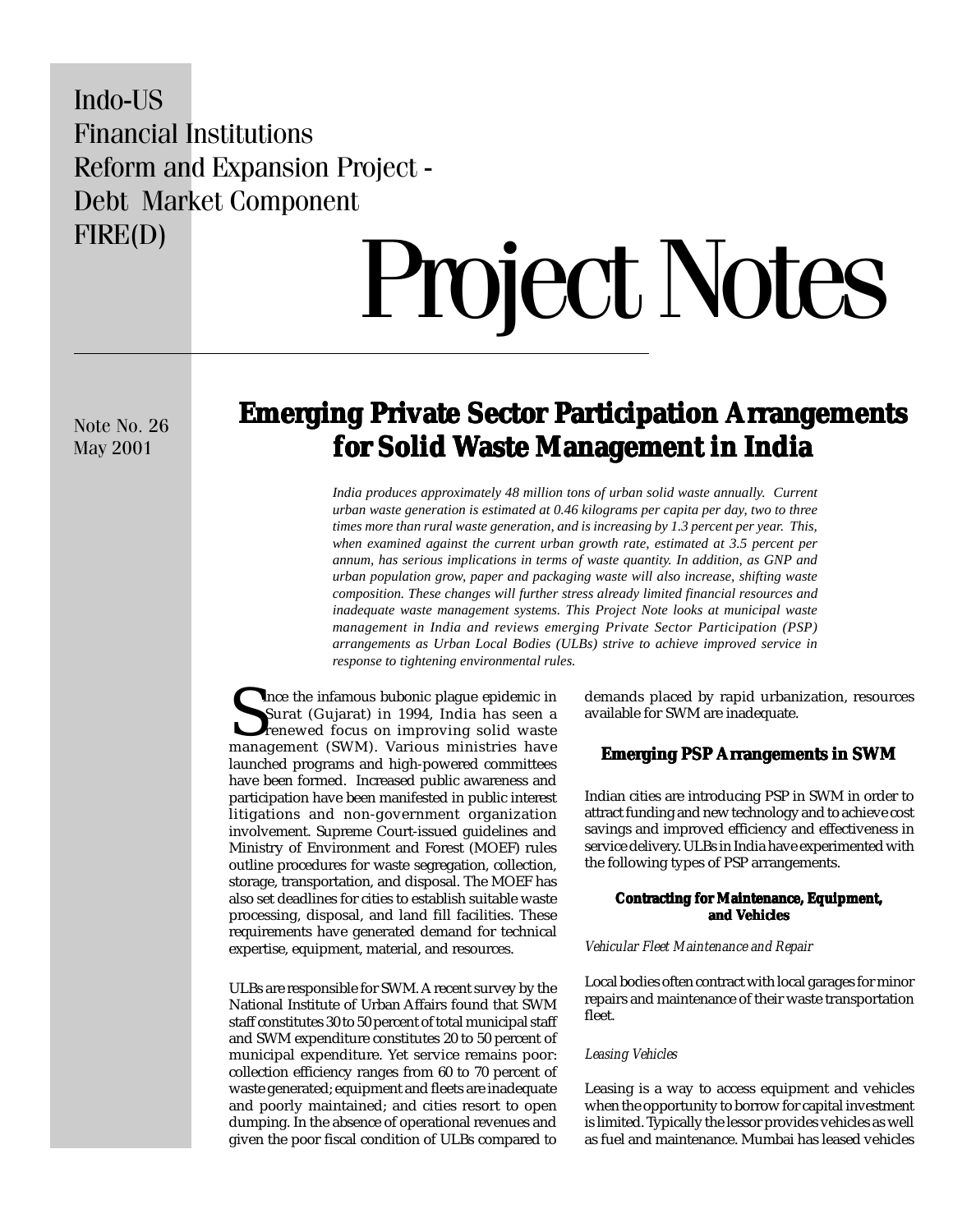# FIRE(D)

for waste transportation for all its 24 wards for more than 15 years.

# **Service Contracts for Waste Collection and Transportation**

More than 50 ULBs have contracted with private firms for waste collection and transportation in selected zones. Typically these contracts are fee-based- the local body pays the private firm a monthly fee for provision of services. In cities using simpler technologies that require moderate investment, such as Hyderabad, local firms are increasingly entering the business of waste collection and transportation. Metro cities with larger budgets and greater management capacity, such as Chennai and Mumbai, have preferred mechanized solutions requiring larger investments that have attracted national and international firms.

# **Privatizing MSW Collection and Transportation**

*Chennai Municipal Corporation, Tamil Nadu*

In order to mechanize and modernize its service delivery and management, the Chennai Corporation privatized waste collection and transportation in three zones, about 35 percent of its area. It hired consultants to assist it through the entire process. Following a competitive bidding process, the Corporation entered into a seven-year agreement in November 1999 with M/S C.G.E.A. Asia Holdings, Singapore. Operations began in March 2000.

The private operator is responsible for sweeping, collecting, storing, and transporting waste (garbage, construction, and garden waste), and for creating public awareness. It will deploy more than 1,800 employees, 30-35 compacter and hook lift trucks, 170 auto rickshaws, 800 modified bicycles, and 5,300 mobile garbage bins. It will also modernize two vehicle depots and two transfer stations. The waste to be removed is more than 1,000 tons per day (TPD). The rate for the first year is Rs. 648 per ton, which is to be escalated annually at five percent. This is much lower than the Corporation's own estimated cost of Rs. 1,050 per ton. Most Corporation workers were reassigned to other departments and no worker lost his or her job. The private firm recruited and trained its own workers and supplies them uniforms, gloves, caps, shoes, and safety gear.

*Source: Chennai Municipal Commissioner.*

#### **Long-Term Concessions for Resource Recovery Projects**

Long-term concessions, such as Build-Own-Operate-Transfer (BOOT) or Build-Own-Operate (BOO) contracts, are a form of agreement being used for revenue generating components of SWM, such as resource recovery projects. In these arrangements, the private firm finances and owns the solid waste facilities for a period sufficient to depreciate investments and provide reasonable return to equity investors. The ULB typically grants and enables access to a specified quantity of solid waste. It may also provide land for the facility at a nominal lease. The most popular resource recovery projects are composting and waste-to-energy.

#### *Waste Composting Projects*

Composting involves bacterial decomposition of the organic portion of solid waste. Approximately 35 composting projects have been set up in India with PSP in the past five years, most in the states of Maharashtra, Tamil Nadu, Andhra Pradesh, and Kerala. Typically the arrangement has been on a BOO or BOOT structure. The treatment capacity of these facilities ranges from 80 to 700 TPD and their combined capacity is about three million tons per year. Some 17 more projects are being finalized. Capital investment required for such facilities (capacity 100 to 700 TPD) typically ranges from Rs. 30 to 75 million, and project financing has predominantly been driven by promoter equity. The private firm recoups its investment by selling compost derived from waste processing.

# **A BOOT Solid Waste Composting Project aste Composting**

*Kolhapur Municipal Corporation (KMC), Maharashtra*

The composting project was conceptualized in late 1996, with the assistance of the FIRE project. The Corporation first enlisted consultants to conduct field measurements and base studies, prepare procurement documents, and support the bidding process. In April 1999, the KMC selected Zoom Developers Ltd. to implement the project, in association with Larsen Engineers.

The KMC and Zoom Developers (concessionaire) signed a 30-year, Build-Own-Operate-Transfer (BOOT) contract in September 2000. The Corporation will provide four hectares of land on a long-term lease to the concessionaire, who will design, build, operate, and maintain the waste treatment facility for this period, and mobilize its financing. The facility will handle 160 TPD in the initial year, increasing to 270 TPD in the final year. The KMC will deliver solid waste to the treatment site (a weekly average of 770 tons), for which the concessionaire will compensate it with a fixed annual payment of Rs. 0.48 million (escalated annually at eight percent). The concessionaire will pay the city one rupee per square meter per year for the land lease. The city estimates it will receive Rs. 0.65 million in the first year of the facility's operation. The concessionaire, who is responsible for marketing organic fertilizer produced from composting of waste, will retain income from sales.

*Source: Kolhapur Municipal Commissioner and FIRE Project.*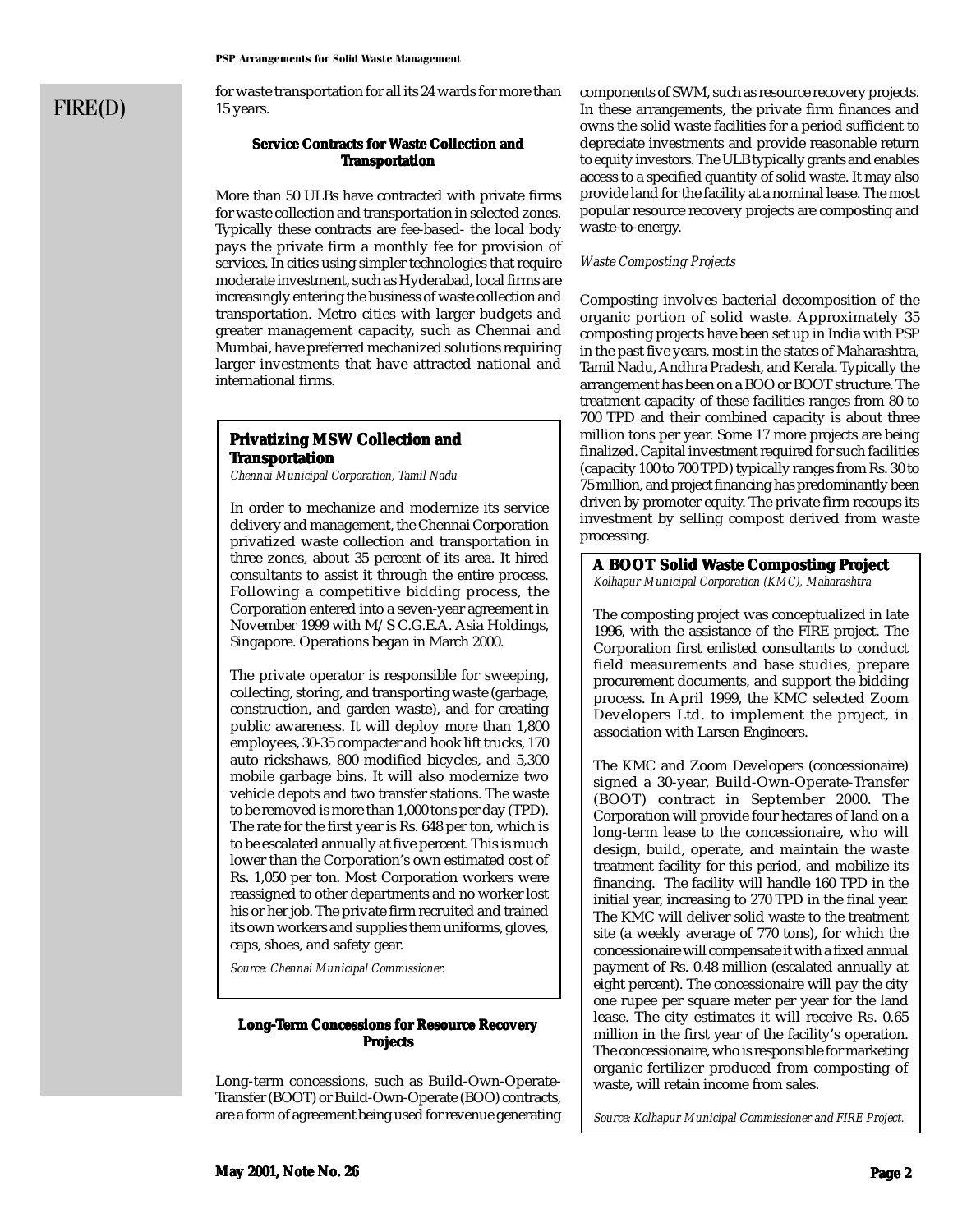Key risks associated with such projects include demand for compost and sustainability of operations. The quality of compost produced must be closely monitored, since, without waste segregation at the source, compost may become contaminated.

# *Waste-to-Energy (WTE) Projects*

WTE project technologies include incineration, pelletization, and bio-methanation. The viability of these technology options is still being established in India. The incineration plant at Timarpur (Delhi), set up in 1987 using Danish technology, failed to operate properly because the waste fed into the plant did not have sufficient calorific value.

In the past, Vijayawada, Baroda, Bangalore, Mumbai, and Kalyan tried to set up pelletization facilities. The pellets, produced by segregating and drying combustibles from waste, would be burned for industrial fuel initially and for power generation ultimately. These projects either stalled in development or were eventually shut down due to poor pellet quality. Last year, the city of Hyderabad set up, on a trial basis, a pelletization plant with a waste handling capacity of 200 TPD.

In recent years, as a result of Ministry of Non-Conventional Energy Sources (MNES) programs, there has been much interest in generating power through biomethanation of municipal solid waste. Bio-methanation involves bioconversion of organic matter to biogas and humus. This methane rich biogas is then used to generate power. WTE projects require larger investments and are more complex than composting projects, so ULBs must have the capacity to handle complex PSP arrangements and documentation. Nagpur, Lucknow, Chennai, Mumbai, Bhopal, and Delhi plan to set up such facilities. These jurisdictions generate sufficient waste; typically the minimum required for such facilities is 300 TPD. Project financing, Rs. 400-800 million, is arranged using a mix of promoter equity, loans from financial institutions, suppliers' credit, and government subsidies. Two projects that have reached an advanced stage of development, in Nagpur and Lucknow, are structured on a BOO basis. Construction of the Nagpur (Maharashtra) facility, designed to generate approximately 5.4 megawatts (MW) per day, began in December 1999.

Key risks associated with WTE projects relate to technology. The quantity and quality of available waste is also critical. Financing risks must be suitably addressed with back-to-back agreements (e.g., for energy offtake) in place. Financial institutions also attach great importance to the promoter's qualifications.

# **Community Contracting**

Cities are increasingly accepting the role of nongovernment and community-based organizations in urban waste management. Some cities are experimenting with community contracting to complement service provision by the ULB.

# **PSP in SWM – Key Considerations**

To attract PSP, local bodies must start by putting their financial house in order. In the absence of user charges, the contract fees come from general revenues. This requires that cities designate income from operating revenues and strengthen their overall resource base.

# **Financing a Waste-to-Energy Bio-Methanation Project aste-to-Energy**

*Lucknow Nagar Nigam (municipal corporation), Uttar Pradesh*

The Lucknow Nagar Nigam partnered with Enkem India Ltd. to execute a bio-methanation project on a BOO basis. The facility is designed to handle a minimum of 300 TPD of municipal waste. The project cost is estimated to be Rs. 760 million (US\$16.5 million). Enkem India Ltd. floated a Special Purpose Vehicle (SPV) called Asia Bio Energy for the project. ENTEC, an Austria-based firm, will provide the project technology and digester to produce methane. M/S C.G.E.A. Asia Holdings, Singapore, will be responsible for operations and maintenance.

The proposed financing plan for the project is as follows.Rs. in Million (US\$1 = Rs. 46)

|    | <b>Funding Type</b>                                     | Source                                                       | <b>Amount</b> | <b>Status</b>       |
|----|---------------------------------------------------------|--------------------------------------------------------------|---------------|---------------------|
| 1. | Promoter equity                                         | SPV-Asia Bio Energy                                          | 200           | Tied                |
| 2. | Government subsidy                                      | MNES (30 million pr MW)                                      | 150           | Tied (in principle) |
| 3. | Equipment supplier (gas<br>engine, 6 units of 1MW each) | Gas engine is being supplied on an<br>operating lease basis. | 110           | Tied                |
| 4. | <b>Debt</b>                                             | Contract-based lending by IDFC.                              | 200           | Advanced discussion |
| 5. | Credit                                                  | Deferred credit being provided by<br>the equipment supplier. | 100           | Being arranged      |
|    | Total                                                   |                                                              | 760           |                     |

*Source: Discussions with Infrastructure Development Finance Company (IDFC).*

# FIRE(D)